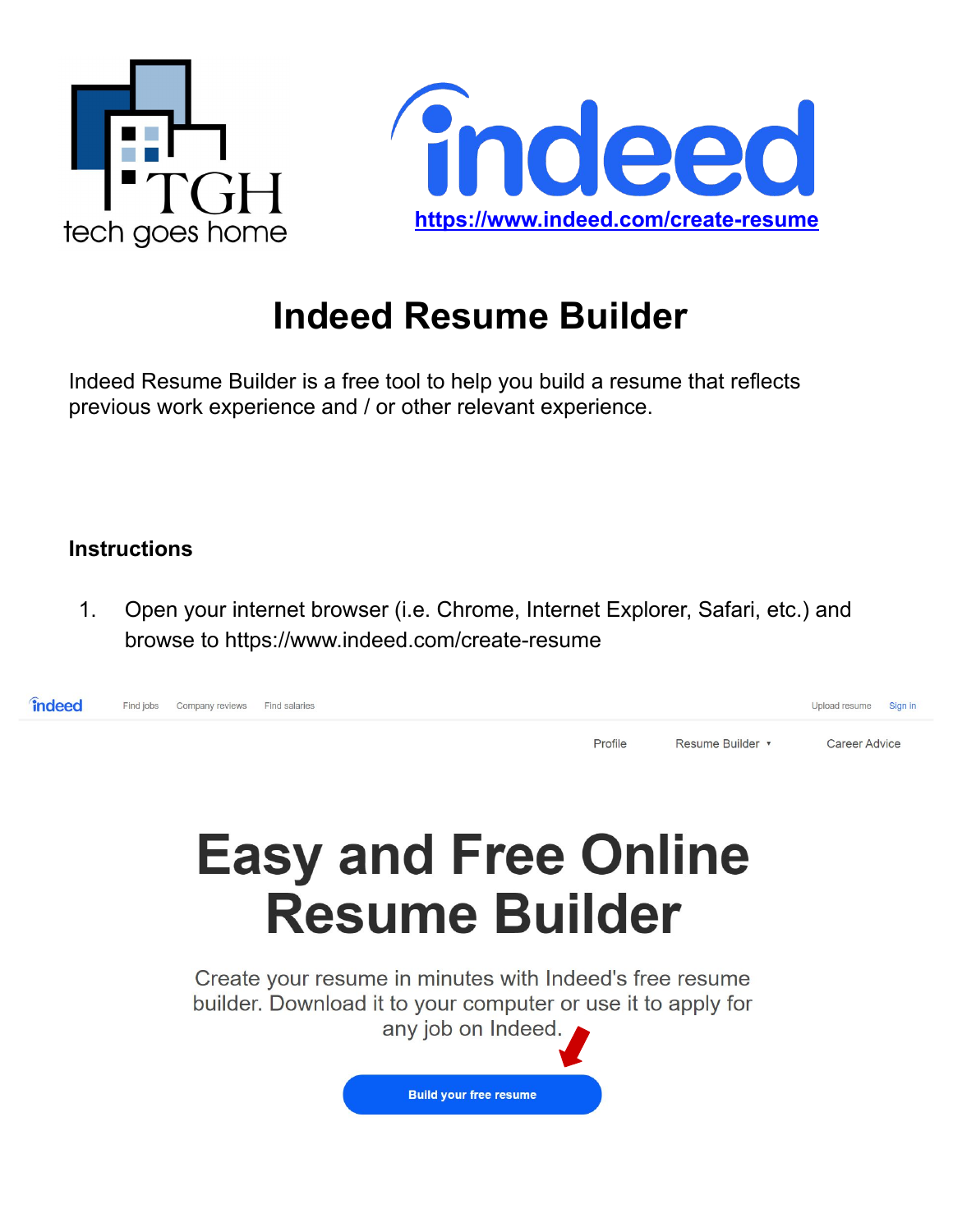2. Select the template with a look / description you prefer. For this example, we will choose minimalist.

### Select a template to get started

You can always try different templates while building your resume.



**Select this template**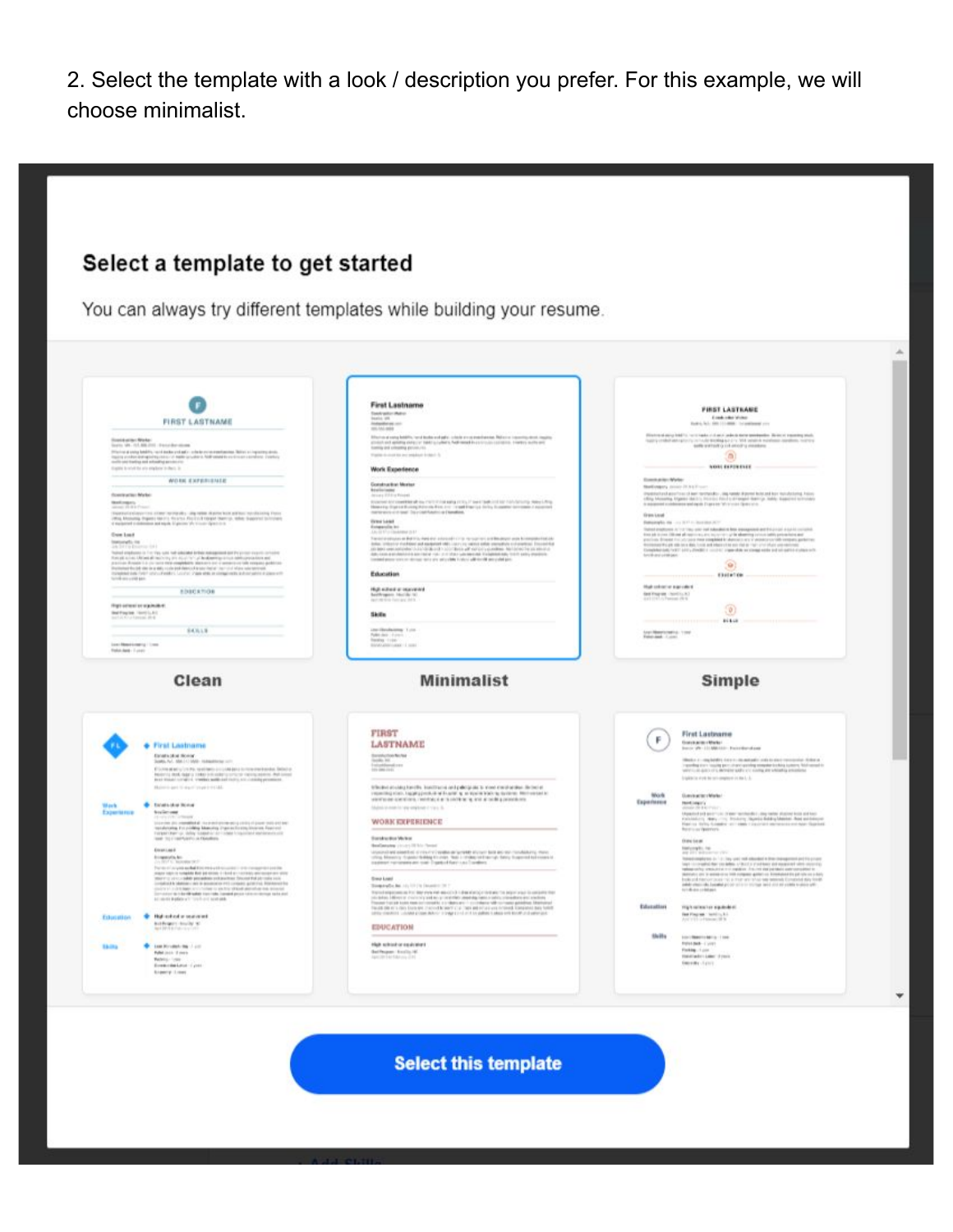2. Input your information in the relevant fields where prompted. Although it says work experience, you may include all relevant experience for the jobs you are applying to.

This may include running a household, volunteer experience, etc. This is experience employers will find valuable, and is applicable for work (for example, organizing a events for your religious group would be relevant for administrative positions.)

| Name                                   |  |  |
|----------------------------------------|--|--|
| Location                               |  |  |
| Phone number                           |  |  |
| Email address                          |  |  |
| Summary                                |  |  |
|                                        |  |  |
| <b>Work Experience</b>                 |  |  |
|                                        |  |  |
| Position                               |  |  |
| Company name                           |  |  |
| Location                               |  |  |
| Description                            |  |  |
|                                        |  |  |
|                                        |  |  |
| + Add Work Experience<br><b>Skills</b> |  |  |
| Skill Years of experience              |  |  |
| Skill Years of experience              |  |  |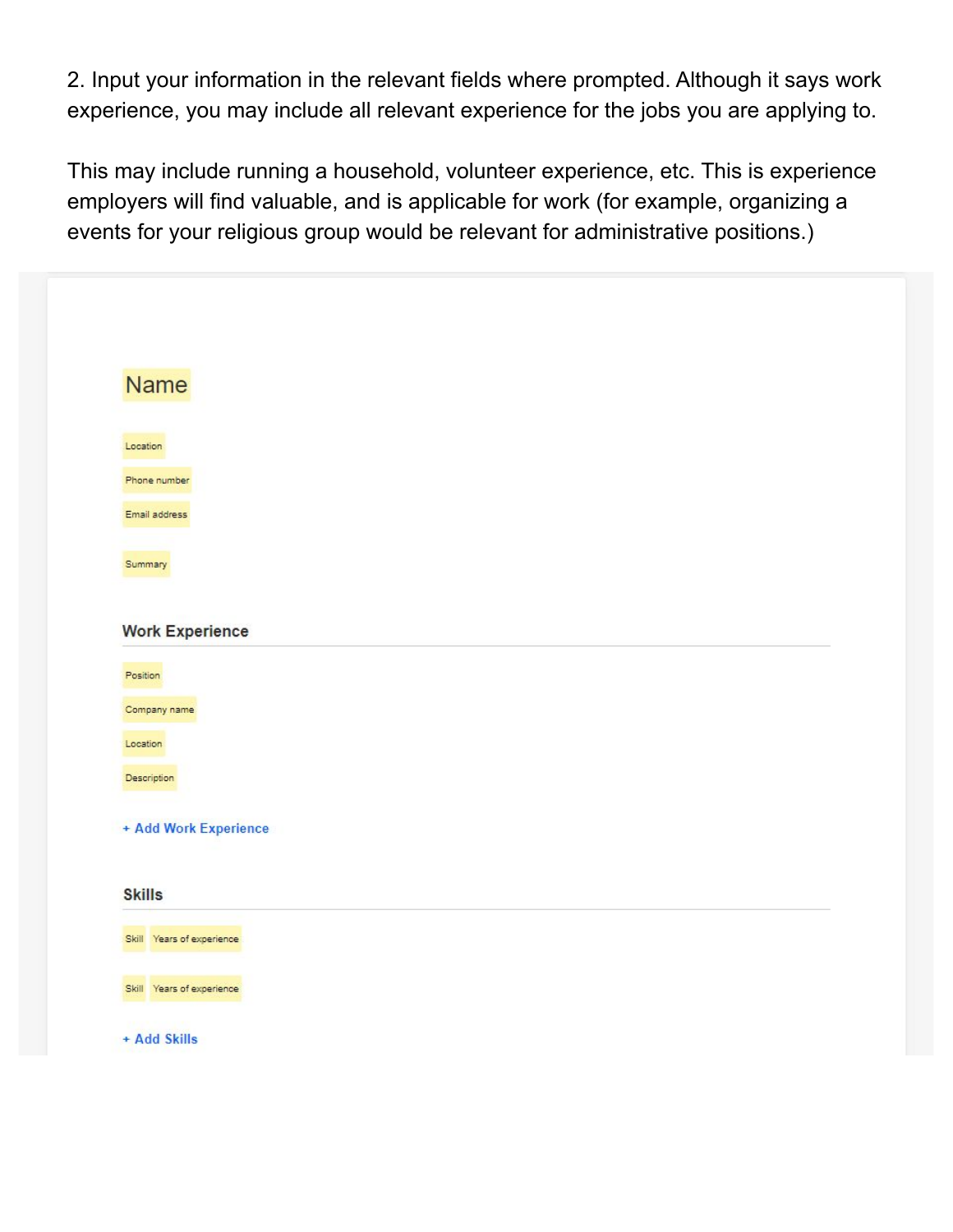3. Please see below for an example resume with a few different types of experience. Other resume advice can be found through Google. One example (click here) walks through resume tips for stay at home moms.

## **Jane Doe**

Boston 617-123-4567 jane.doe@gmail.com

Jane has a wide array of work and other relevant experience that prepares her for this job opportunity. She has retail experience that demonstrates ability to interact with customers, sales experience, and order entry, as well as volunteer and household experience that has built other skills like calendar management. She is also a hard-worker, organized, and committed to learning every day.

#### **Work Experience**

#### **Cashier and Customer Support**

2013 to 2015 The Home Depot Waitham, Massachussets Assisted customers paying for and returning goods Communicated and helped find the right products for their needs Order entry and sales system experience General support to store management as requested

#### **Household Manager**

#### Company name

Waltham, Massachussets

Since 1990, I have raised four kids and performed the necessary duties to do so. This includes tutoring / helping with school work, household cleaning and laundry, driving to various activities, managing schedules, budgets, and more.

#### **Parent Teacher Organization Volunteer**

1995 to 2005 John F. Kennedy Middle School Waltham, Massachussets Scheduled meetings and set agenda for discussion Led fundraising of \$X,XXX over ten years to support education Managed different groups / interests and communicated with school administrators

#### + Add Work Experience

#### **Skills**

Fluent in English and Spanish - 10+ years

Google (Gmail, Calendar, etc.) - 10+ years

+ Add Skills

#### Education

#### Needham High School High school or equivalent General Studies Needham. Massachussets